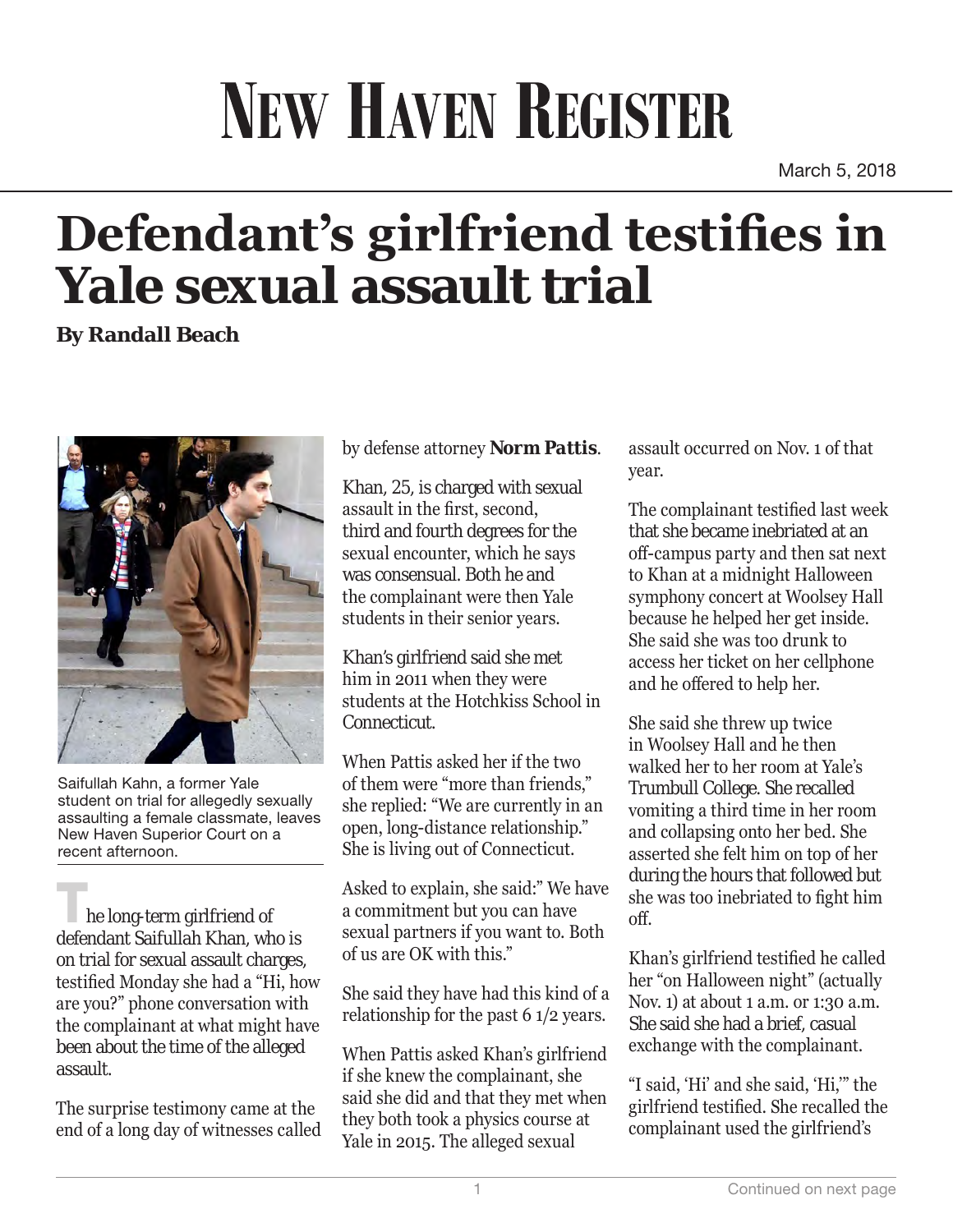name when she said "Hi" to her.

"I said, 'How are you?' and she said, 'How are you?' back," the girlfriend testified.

She said that was the extent of the conversation.

When Supervisory Assistant State's Attorney Michael Pepper asked the girlfriend in his cross-examination if such a situation had occurred before with Khan in their "open relationship," she said, "Yes." Asked how many times this had happened, she replied, "three to five times."

Pepper also asked the girlfriend: "Are you in love with each other?" She said they were.

She testified that after her quick conversation with the complainant, she and Khan proceeded to talk on the phone for about an hour and a half.

During Pepper's cross-examination, he asked if she had told a private investigator "I have never met her" (the complainant). The girlfriend acknowledged she had said this to him.

But Pattis followed-up: "Had you met her?" She replied that she had. She explained that when she was talking with the investigator, "I meant I hadn't met her through Sai (Khan)."

Pattis Monday also called to the witness stand Rabbi Shmully Hecht, who helped host the Halloween party at the Shabtai house during which the complainant and others

became inebriated. Shabtai is a Jewish society affiliated with Yale; it is based at a mansion on Orange Street.

Hecht testified Khan, a friend of his, belongs to the society. Hecht noted the society admits non-Jews as members. (Khan, a native of Afghanistan, is a Muslim.)

Hecht, who said he sometimes uses the title of executive director of Shabtai, said the society's purpose is "to create an intellectual Jewish society at Yale University."

Hecht testified bartenders were hired to work at an open bar that night at the house. He said they were told not to serve under-age people and "to keep the flow of alcohol at a minimum." He also said of the drinks served: "We probably had wine and beer."

Asked by Pattis what he had consumed at the party, Hecht said, "I may have had a little bit of wine."

But during cross-examination, Pepper asked Hecht about the testimony from the complainant and her friends that straight bourbon also was served in cups. They testified Hecht was the one pouring the bottle and passing around the cups.

When Pepper asked if liquor also was served, Hecht replied this was "possibly" the case.

Pepper read from Hecht's statement to Yale University police detectives that he told the bartenders "to give me a bottle. I took the bottle and a

shot glass." Hecht also told them: "I took a few shots myself."

Hecht replied: "If it's in the transcript, I said it."

Hecht said he saw Khan at the party and that Khan was drinking. He said he didn't know the complainant but remembered seeing a woman in a cat costume, which she was wearing for Halloween.

Hecht recalled walking with a big group of students from the party to Woolsey Hall. He said he sat in a row of those students, including Khan and the complainant. He remembered those two sat next to each other.

Asked by Pattis what he had observed of those two, Hecht said, "They were having a good time."

But then he saw her vomit. He said he went out to the hall's rotunda and got some water for her. "I told her, 'Here's the water, drink it.'"

He said he asked her if she was OK and she replied that she was. "Sai was taking care of her. He was helping her drink the water."

Shortly afterward, Hecht said, he saw the two of them leave.

Pattis also brought in Yale police detective Paul Sires, the lead investigator in the sexual assault allegation case. He testified he was one of the detectives who interviewed the complainant.

Pattis asked: "Do you remember her saying she didn't remember the sex?" Sires replied, "Yes."